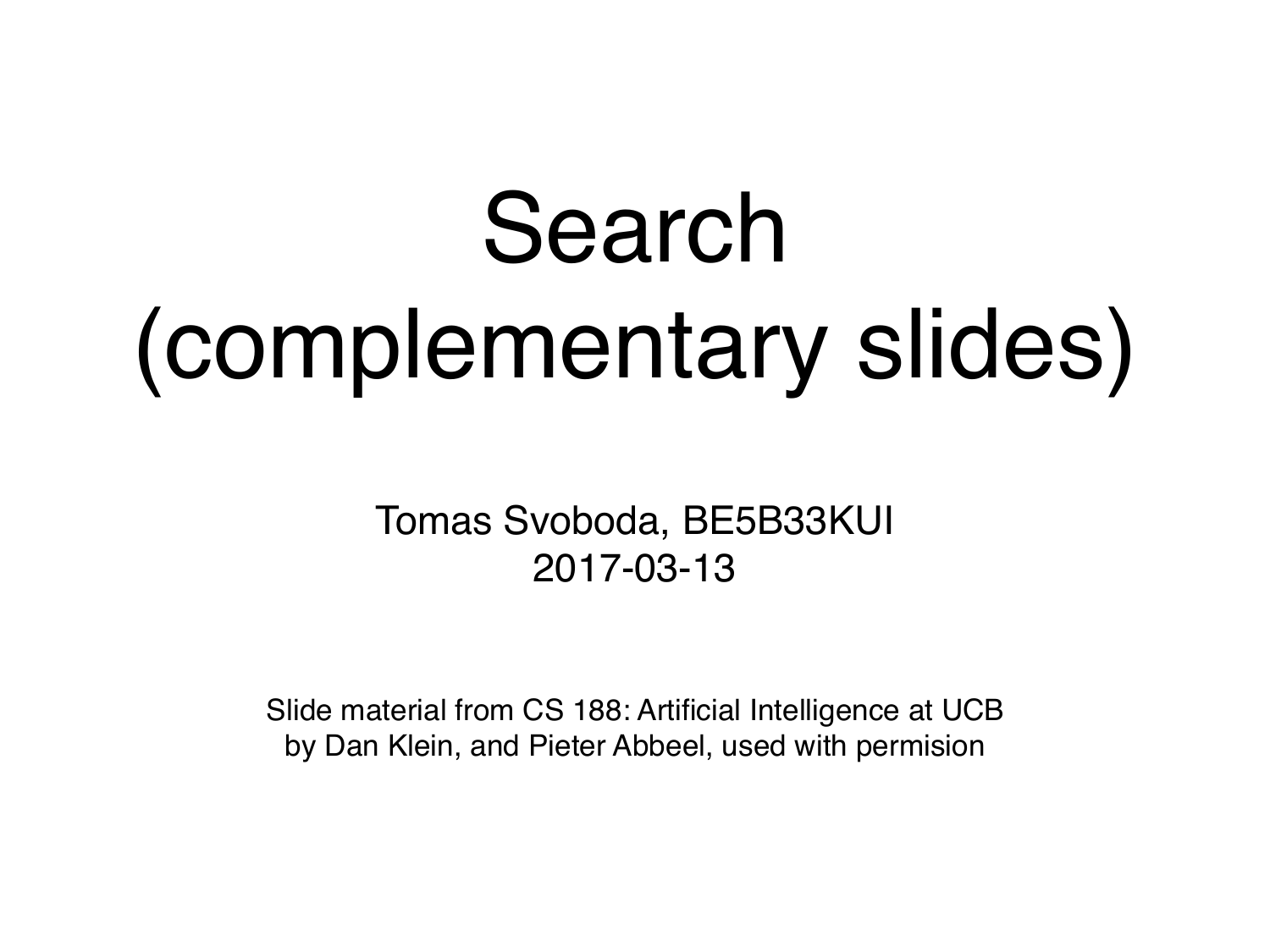## BE5B33KUI - admin

- Deadline for the 02\_search postponed to March 20 (night after the next computer lab)
- The lecture program will change slightly due to the delayed start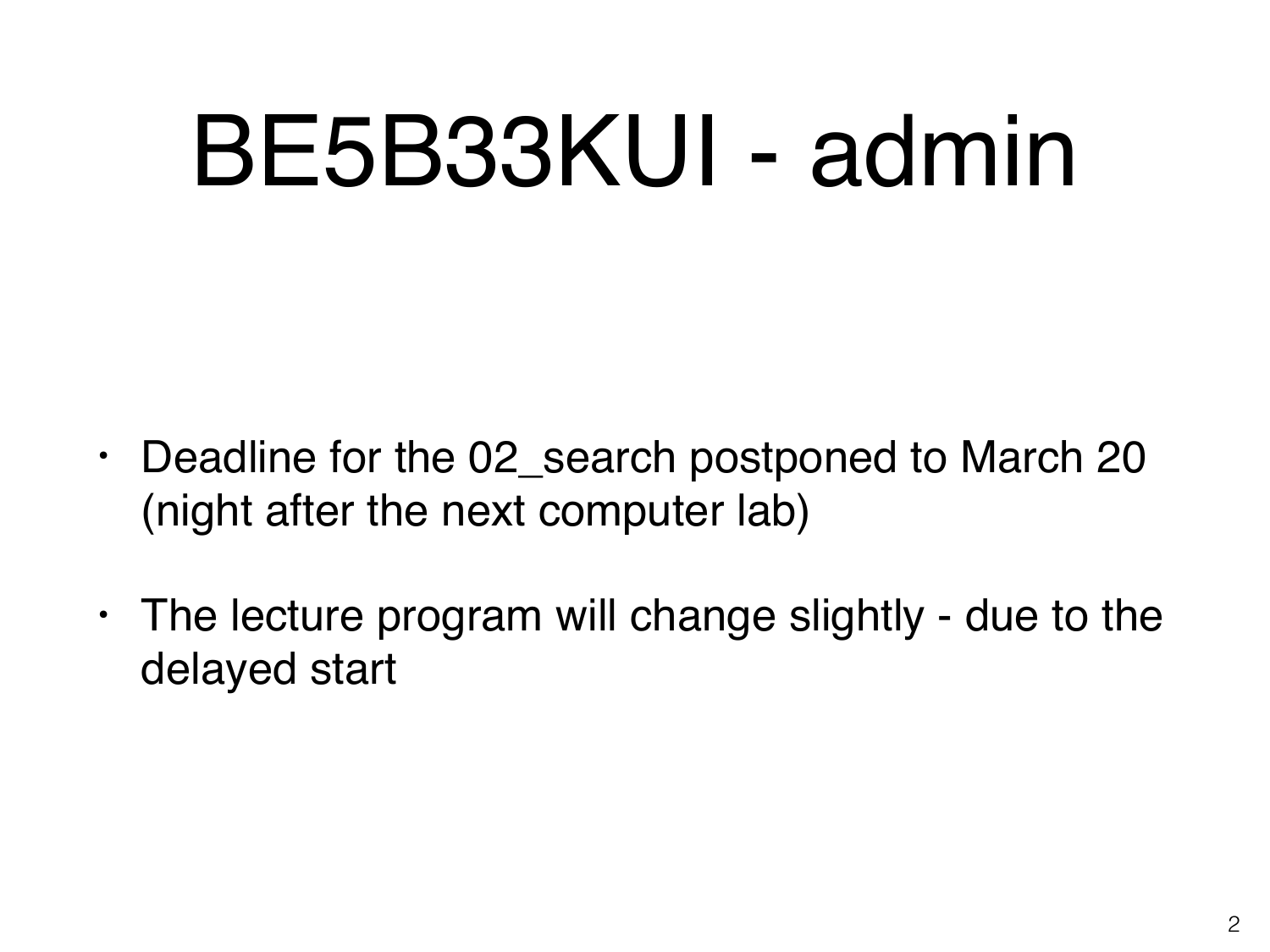## Graphs and Trees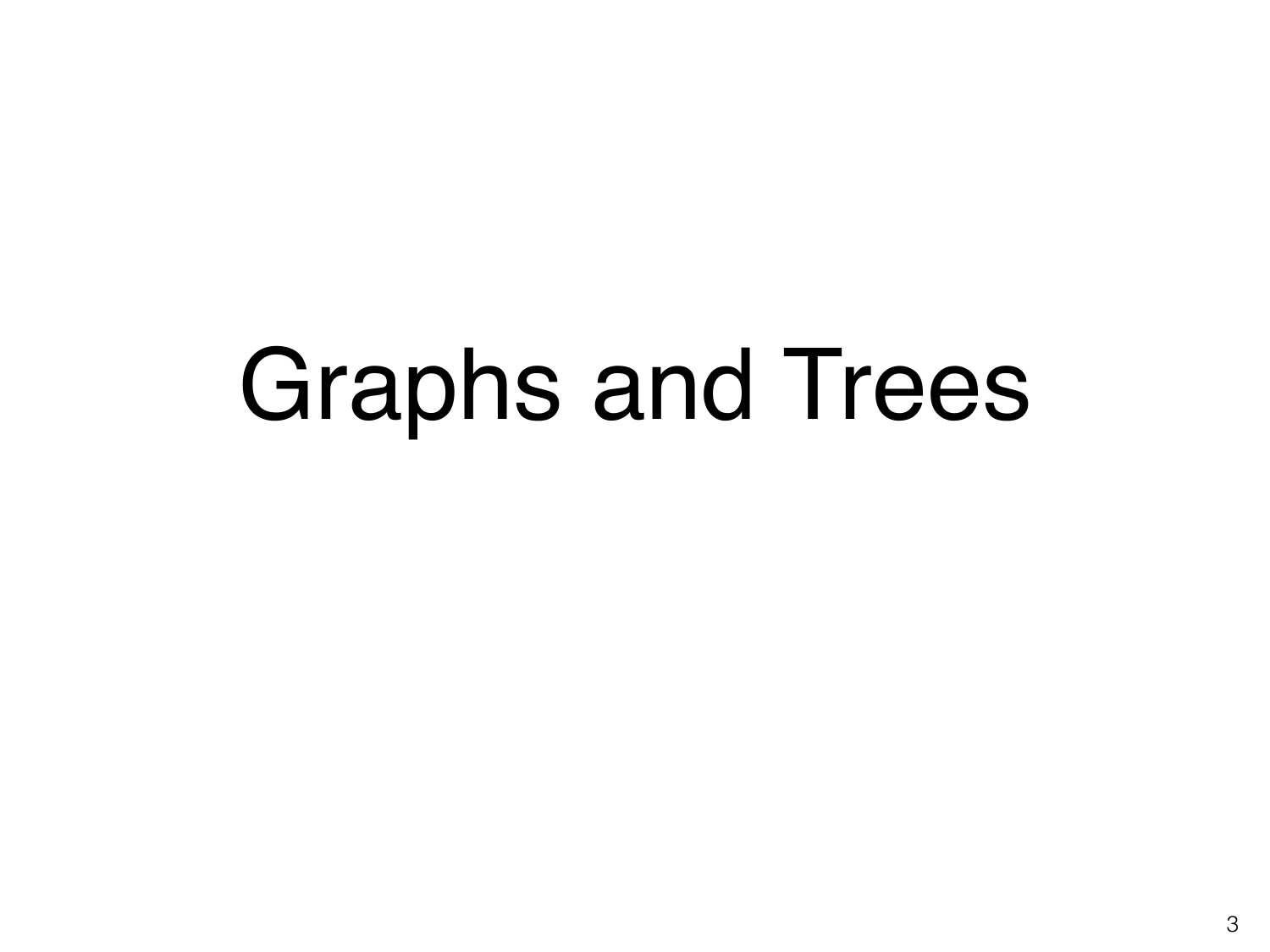### State Space Graphs

- State space graphs mathematical representation of a search problem representa<br>
on an original State State Character ! Nodes#are#(abstracted)#world#configura)ons#  $\frac{1}{2}$
- Every state only once
- Do we need the whole graph? (in a memory)  $(1)$   $(1)$   $(1)$   $(1)$   $(1)$   $(1)$   $(1)$   $(1)$   $(1)$   $(1)$   $(1)$   $(1)$   $(1)$   $(1)$   $(1)$   $(1)$   $(1)$   $(1)$   $(1)$   $(1)$   $(1)$   $(1)$   $(1)$   $(1)$   $(1)$   $(1)$   $(1)$   $(1)$   $(1)$   $(1)$   $(1)$   $(1)$   $(1)$   $(1)$   $(1)$   $(1)$   $(1)$

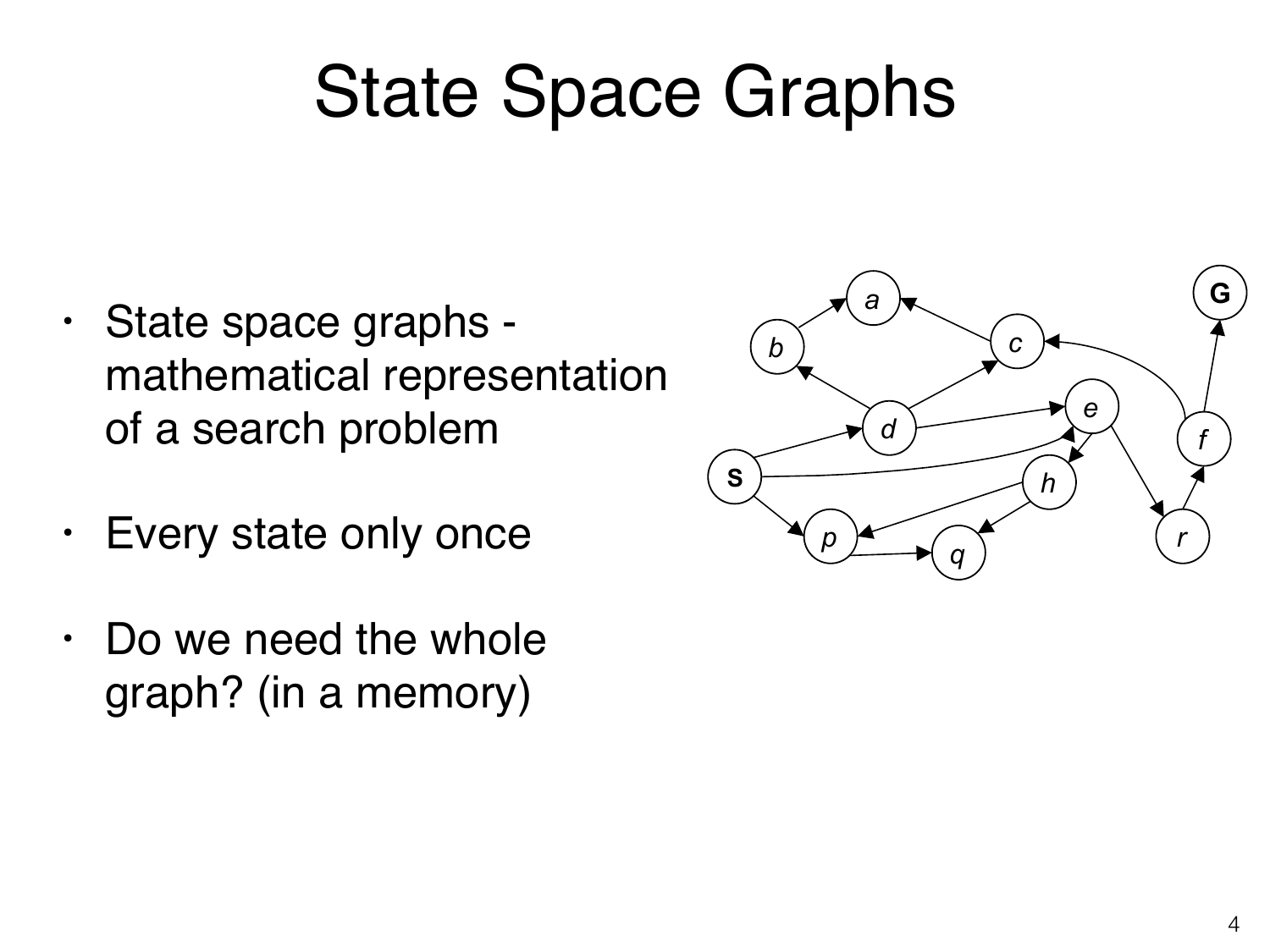### Search Trees



- · A "what-if" tree of plans and outcomes ! The state is the state is the root
- Parents, children
- Nodes of the tree contain states, but much more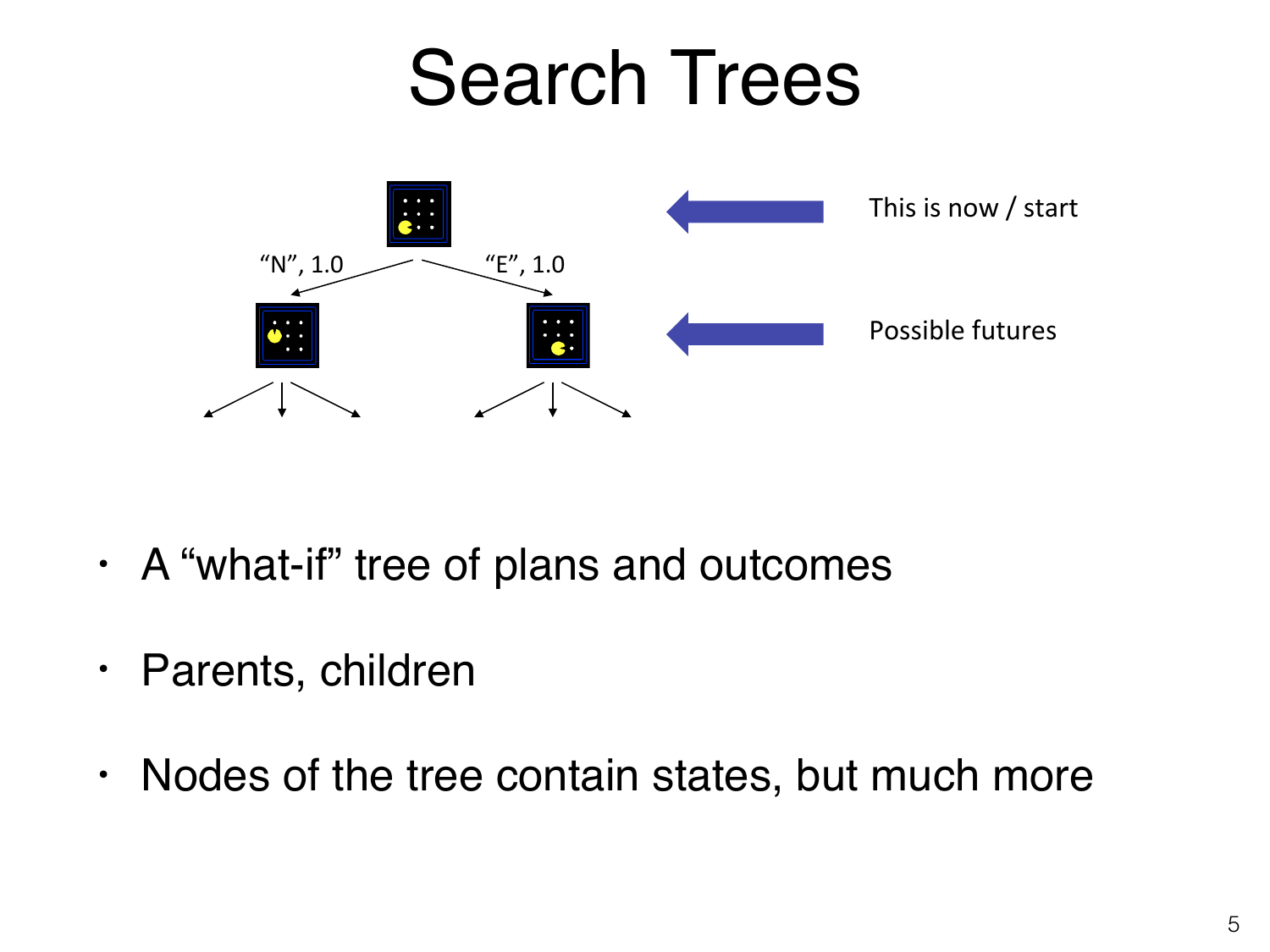### State Space Graphs vs. Search Trees

S G  $\overline{d}$ *b*   $p \rightarrow \sqrt{q}$  $\overline{c}$ *e h a f r* 

*Each NODE in in the search tree is an entire PATH in* the problem graph.

We construct both *on%demand%–%and%* we construct as *little as possible.* 

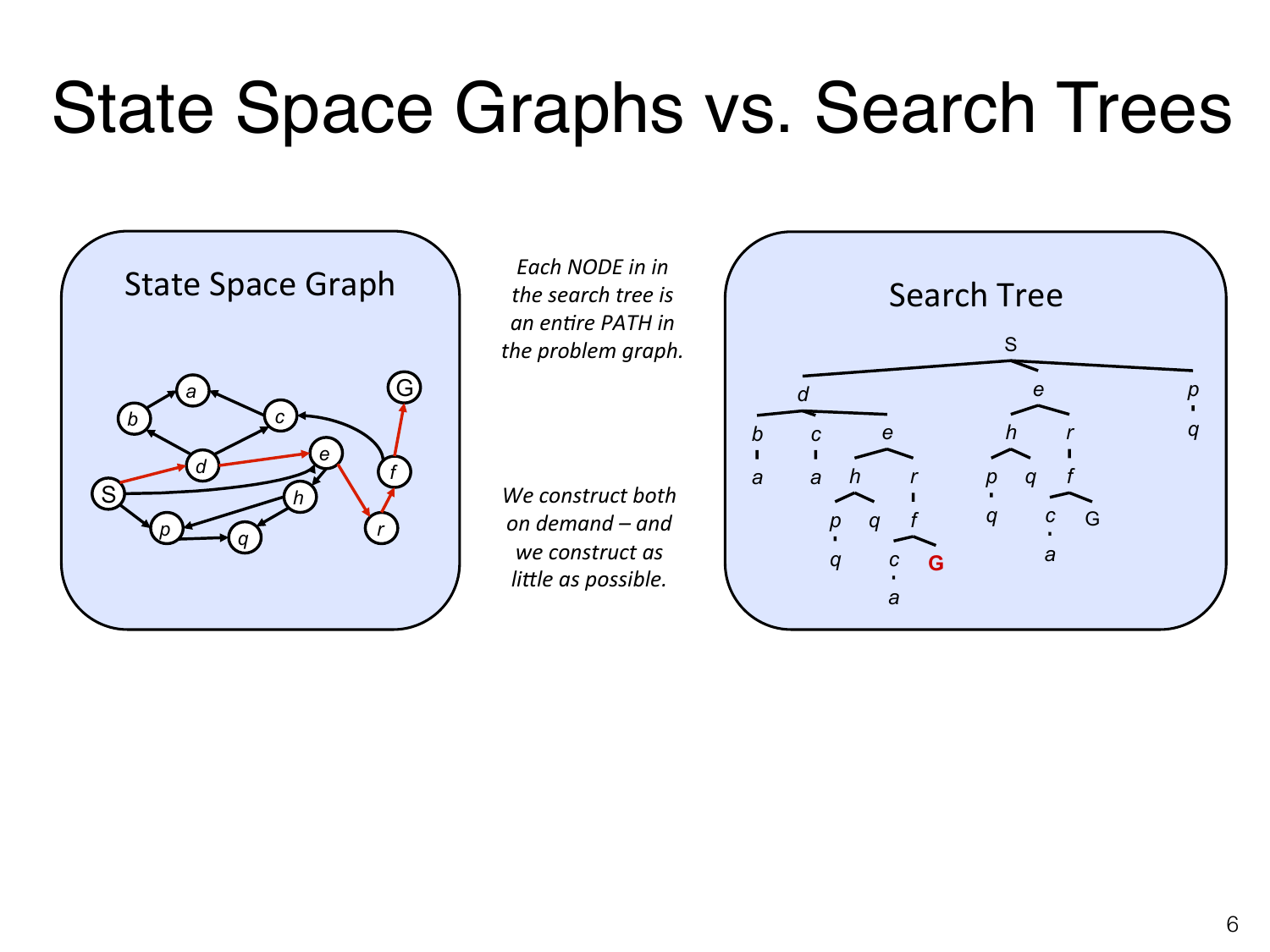### State Graphs vs. Search Trees

A 4-state graph How big is the search tree?



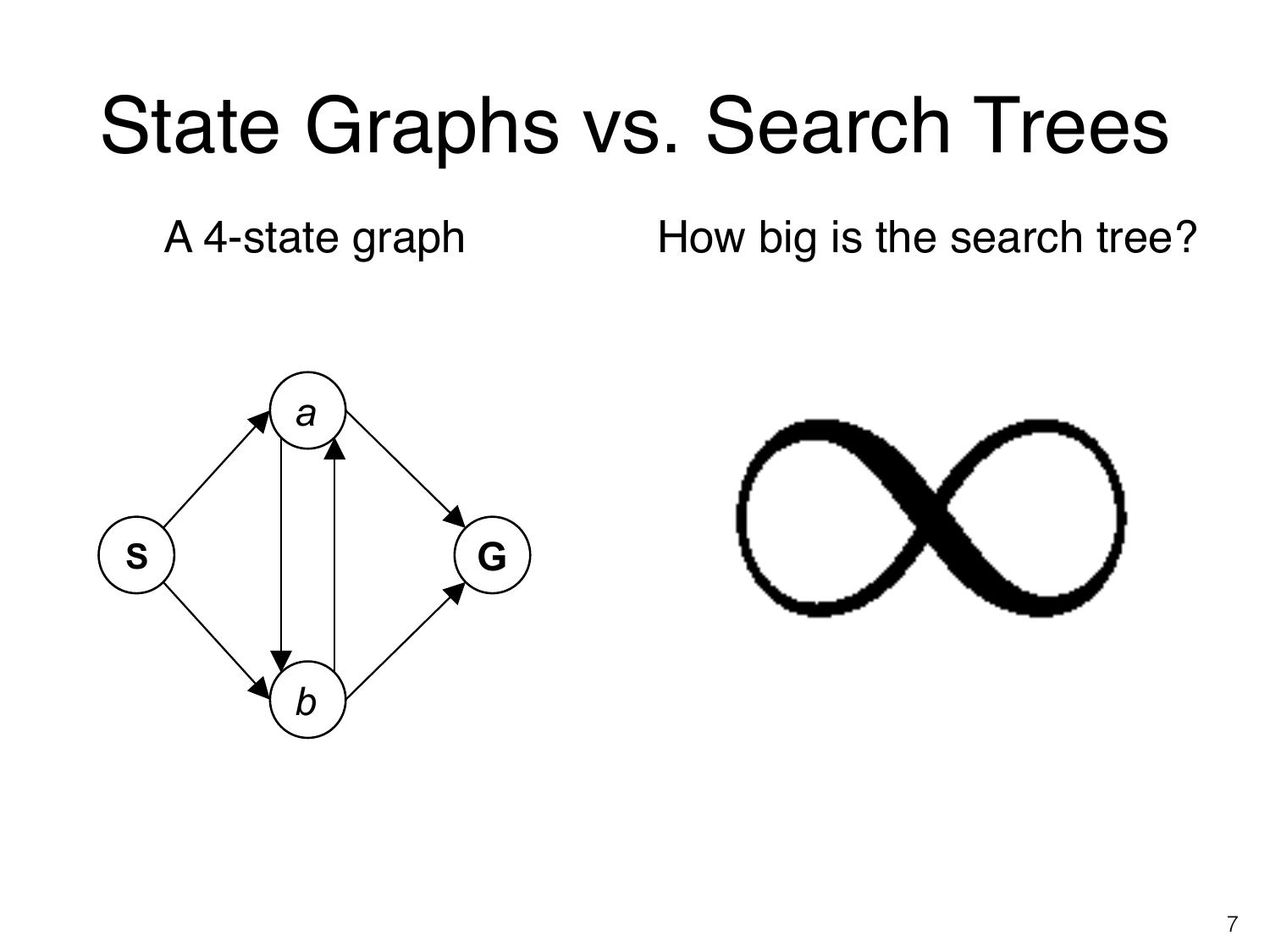### **Breadth-First Search (BFS)**



#### Now, build the Search Tree

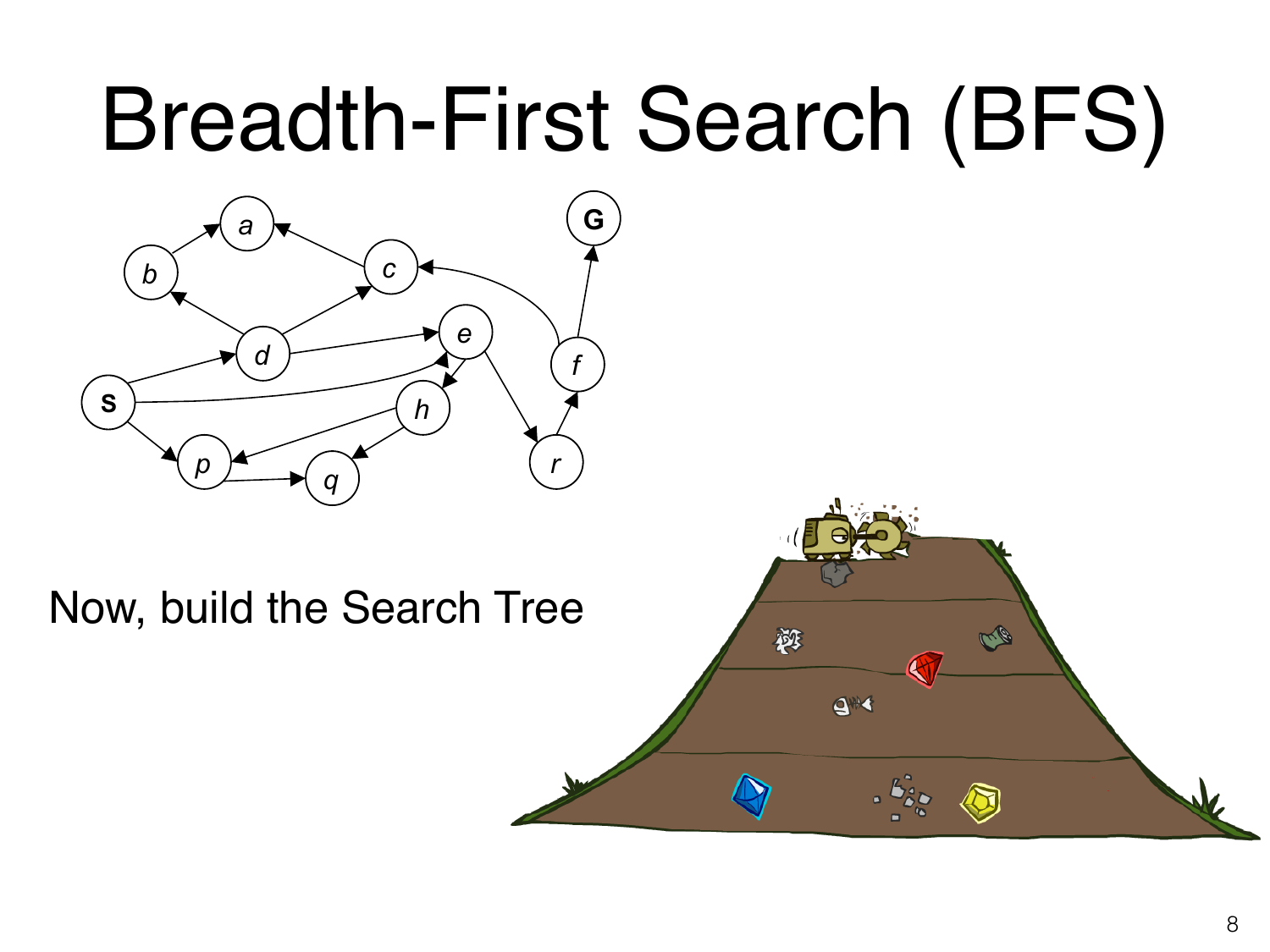# Breadth-First Search

Strategy: expand a shallowest node first

*Implementation: Fringe is a FIFO queue* 



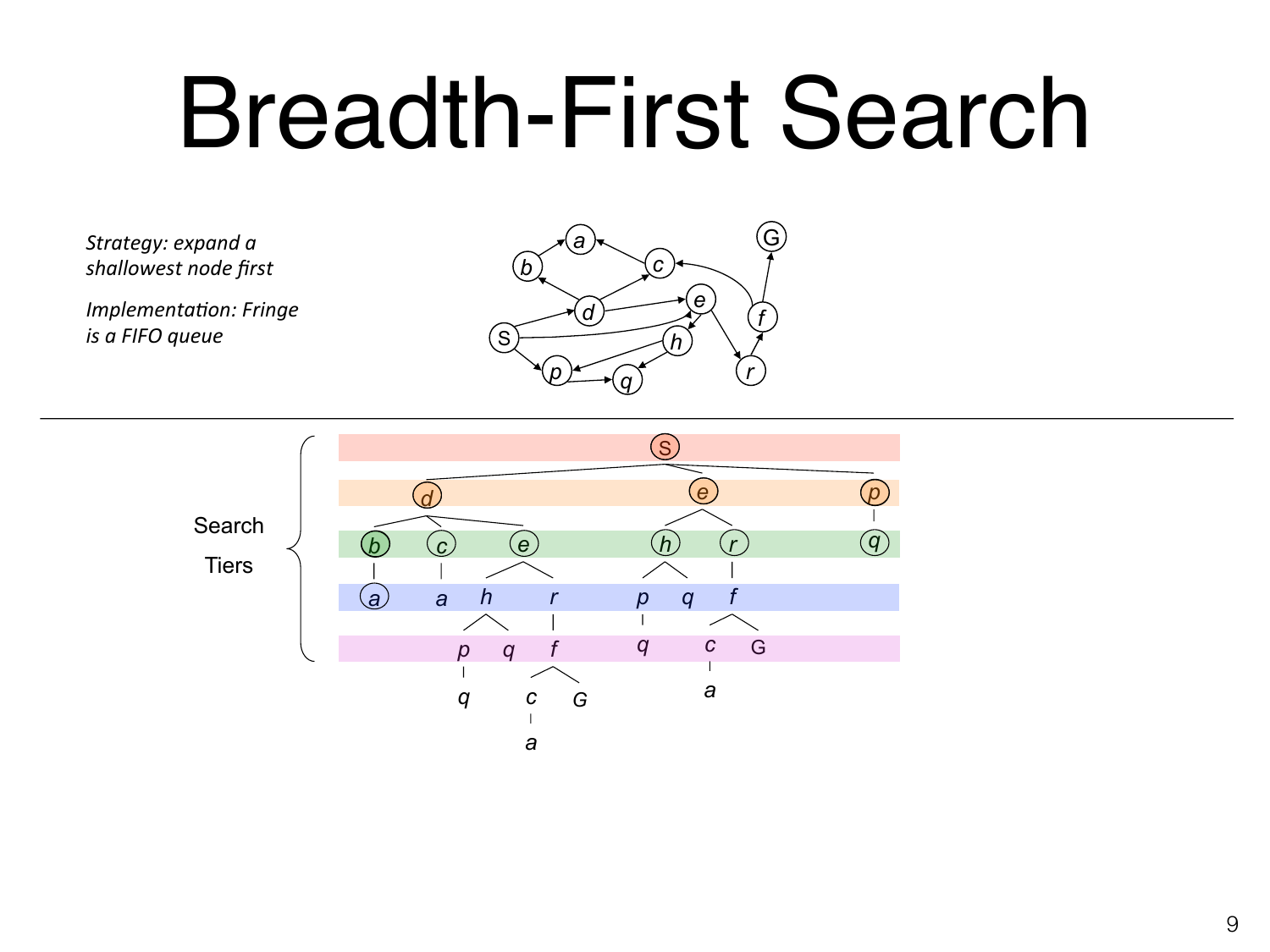# **BFS properties**

- Time?  $\bullet$
- 
- Space?  $\bullet$
- Complete?  $\bullet$
- 1 node b b nodes  $b<sup>2</sup>$  nodes m tiers d - depth of a solution  $\bigcirc$  $b<sup>m</sup>$  nodes
- Optimal?  $\bullet$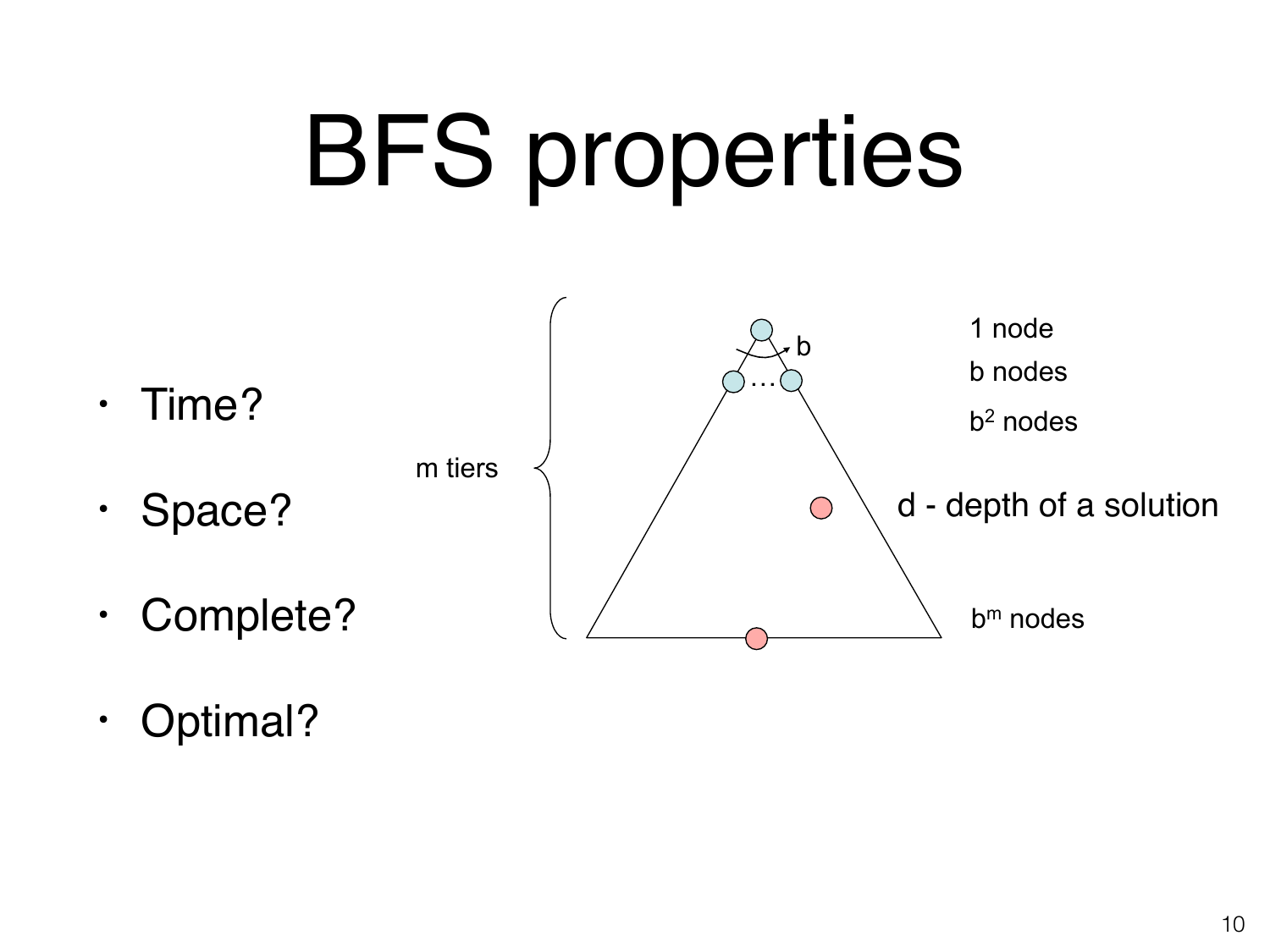### Depth-First Search (DFS)



#### Now, build the Search Tree

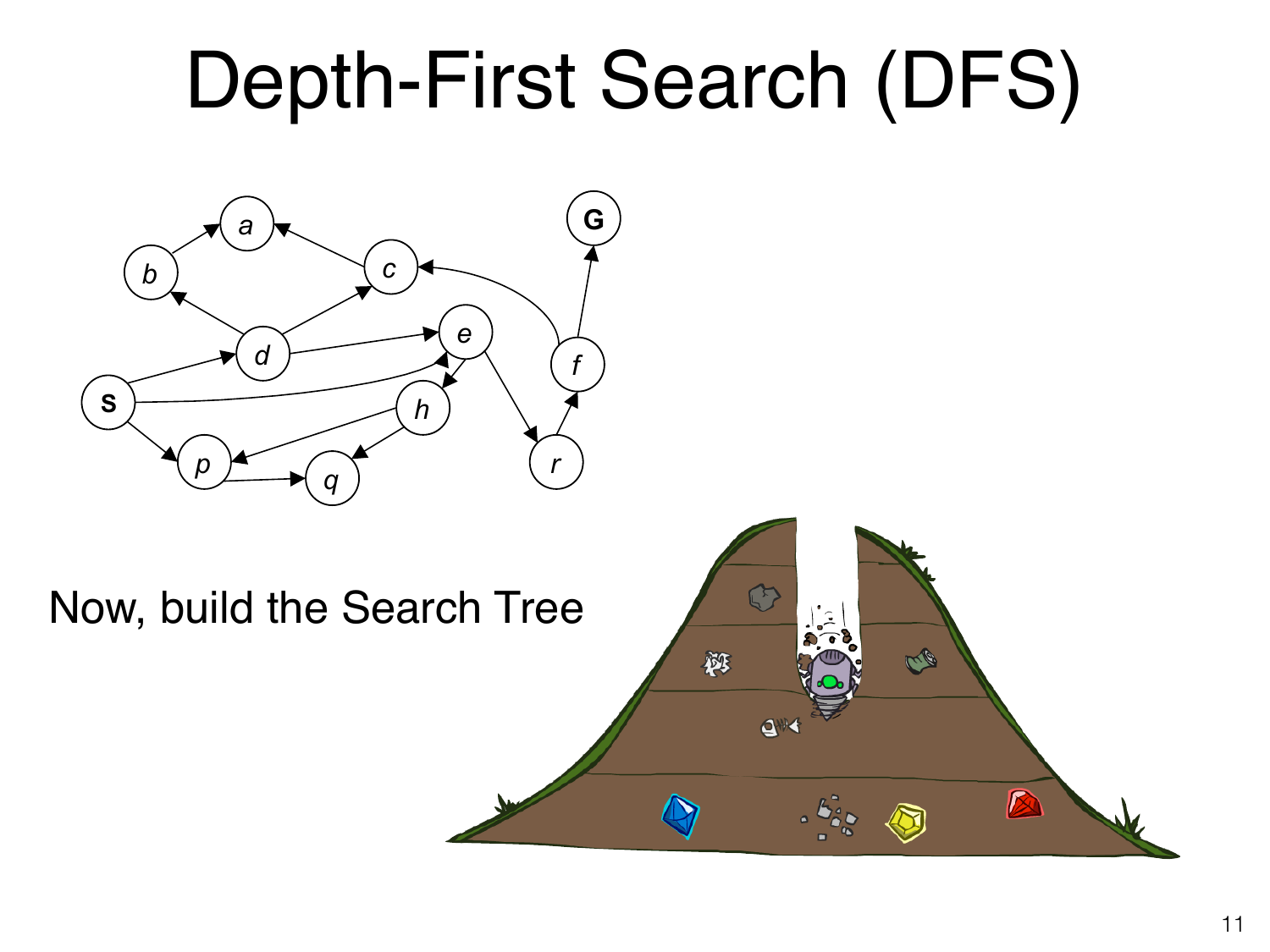# Depth-First Search

Strategy: expand a *deepest%node%first%*

*Implementation:* **Fringe is a LIFO stack** 



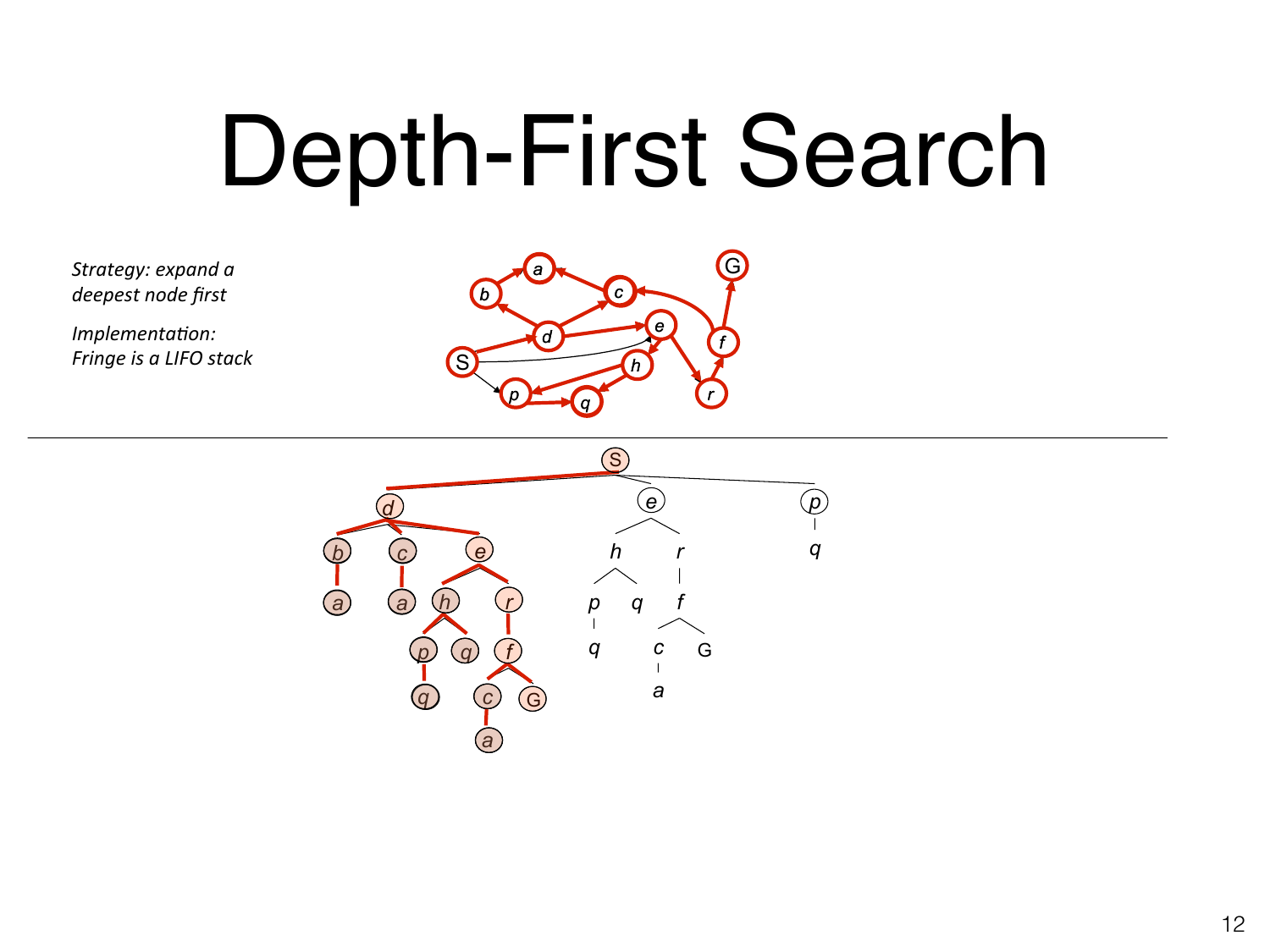# DFS properties

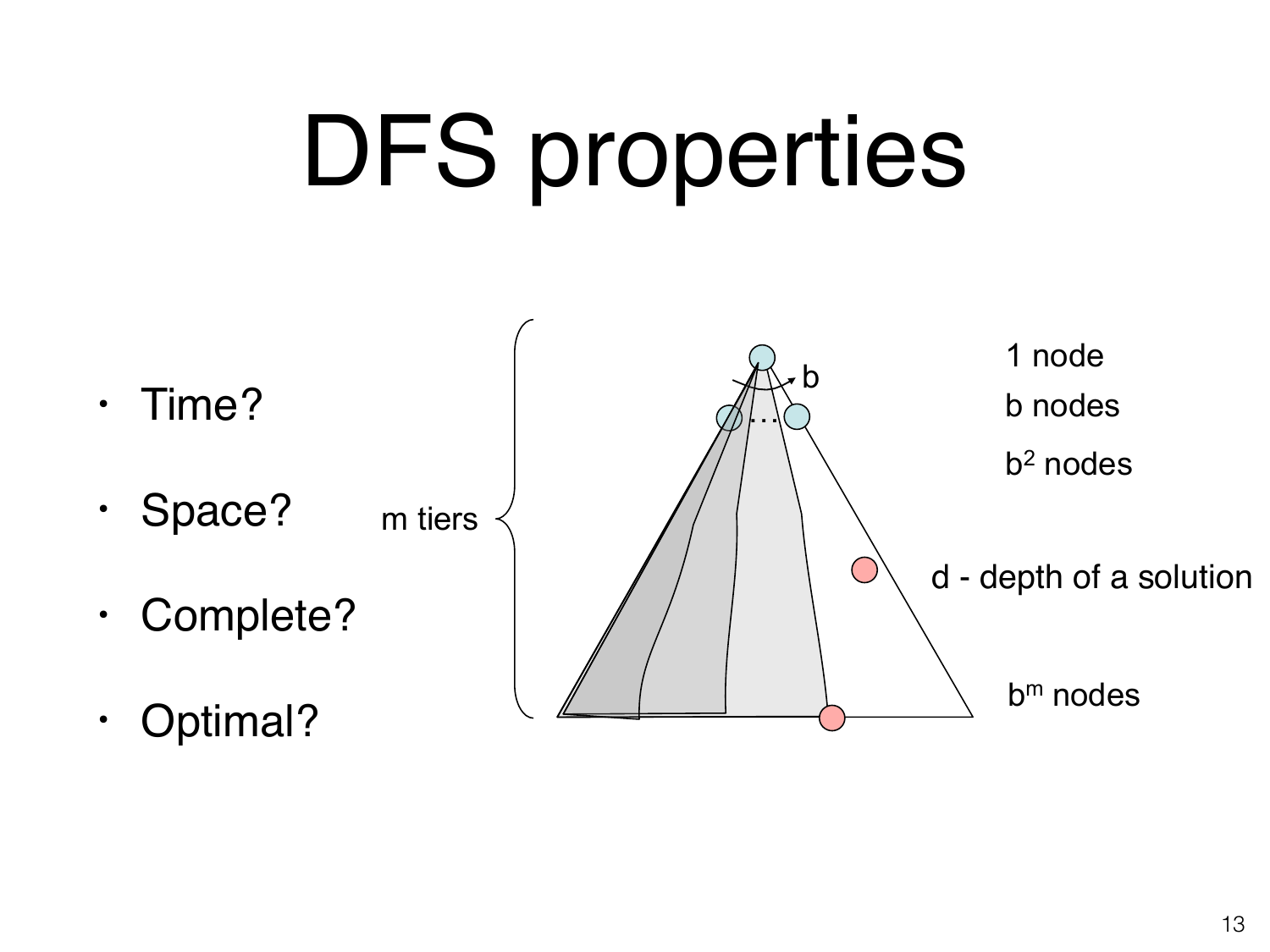## BFS vs DFS

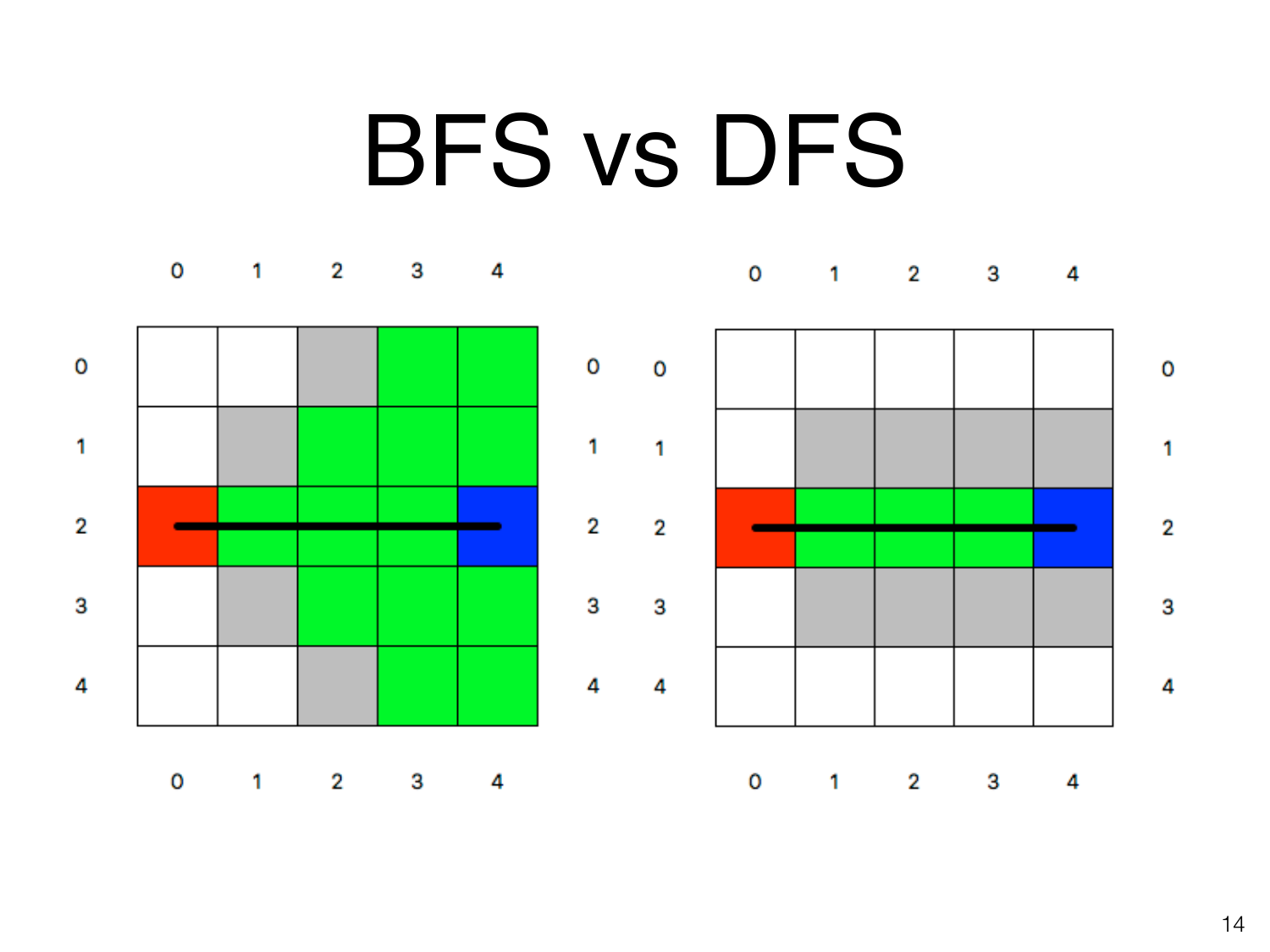## Iterative Deepening Search

- Run a DFS with depth limit 1  $\bullet$
- · If no solution
- Run a DFS with depth limit 2  $\bullet$



#### Is it not too wasteful? Even compared to the BFS?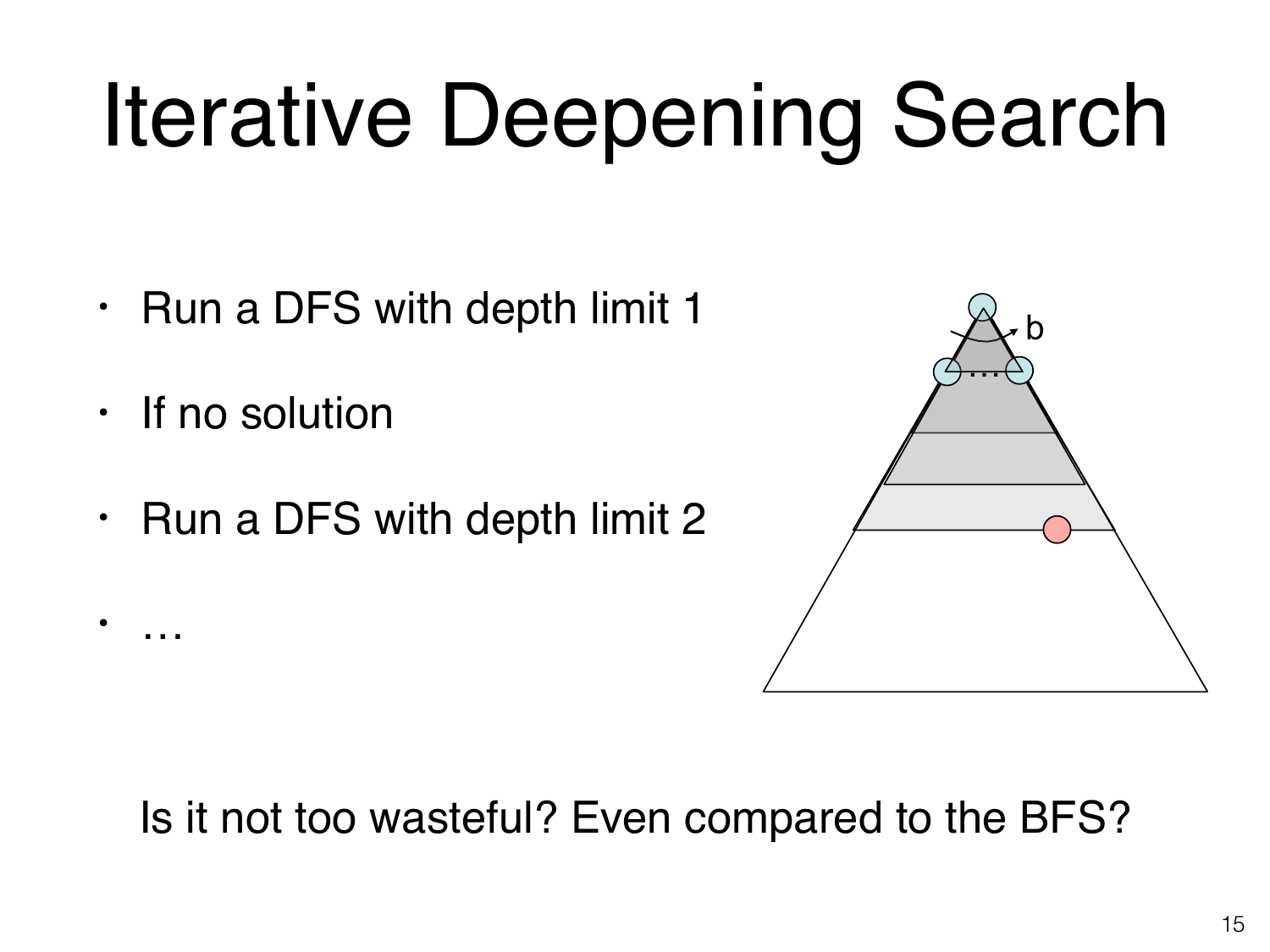## Cost-sensitive search



What about using the BFS?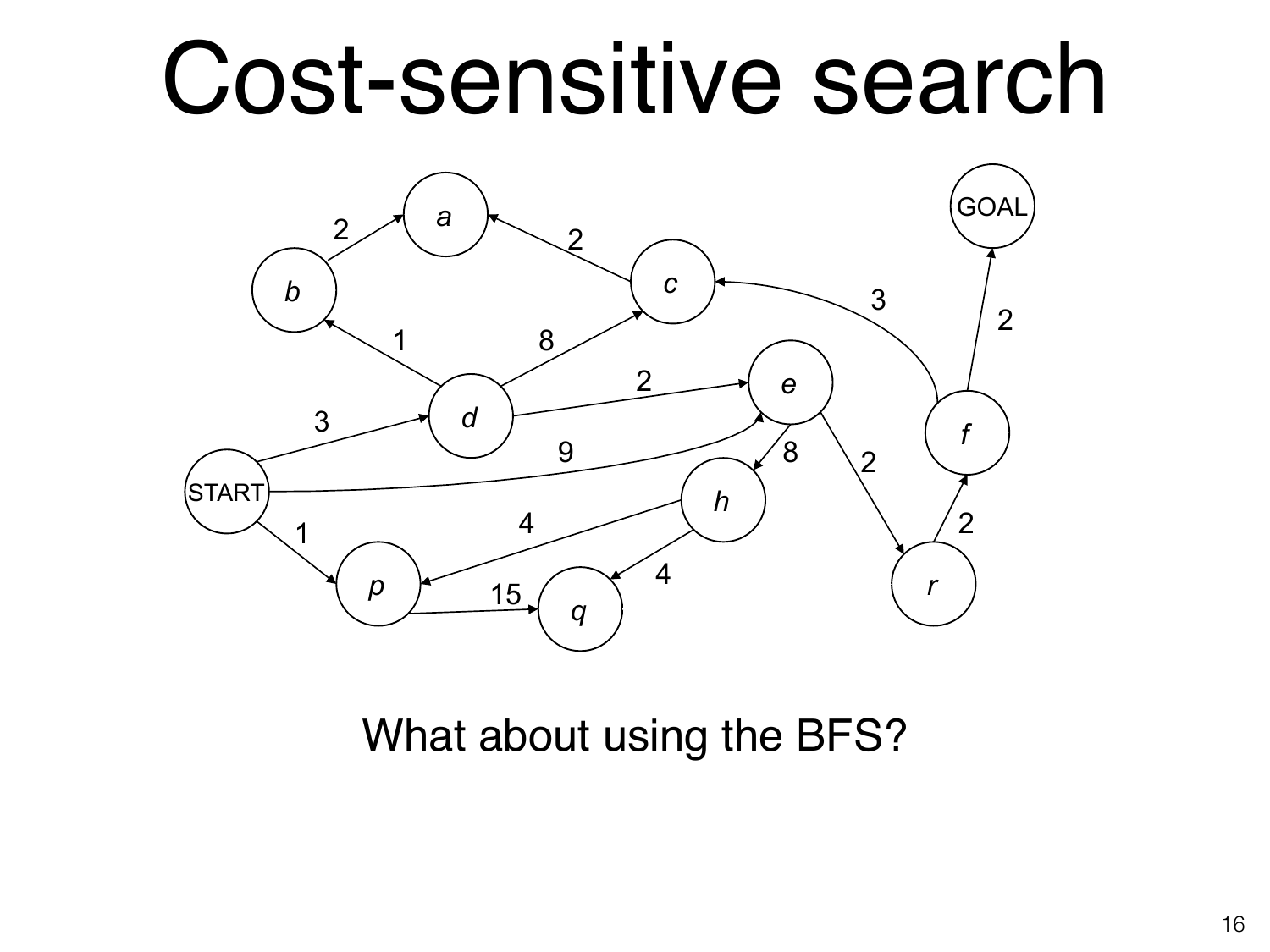#### Uniform Cost Search (UCS) II COST SEAICH (C

*Strategy: expand a cheapest node first:* 

*Fringe is a priority queue Fringe is a priority queue*<br>(priority: cumulative cost)  $\qquad \qquad \textcircled{s}$ 

![](_page_16_Figure_3.jpeg)

![](_page_16_Figure_4.jpeg)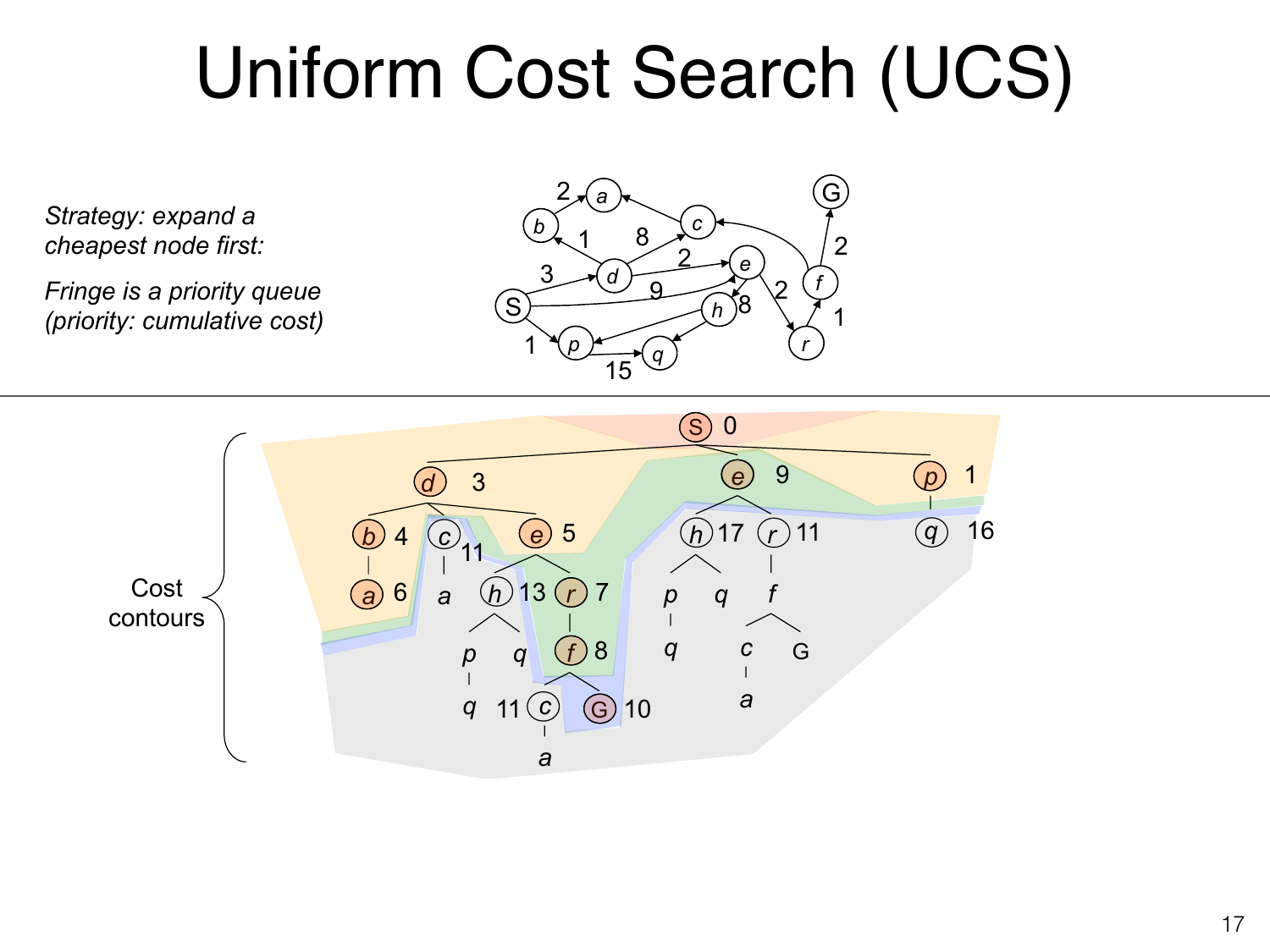# UCS properties

- $\bullet$   $C^*$  solution cost
- $\bullet$   $\epsilon$  arc minimum cost
- Time  $\bullet$
- Space  $\bullet$
- · Complete?
- Optimal?  $\bullet$

![](_page_17_Figure_7.jpeg)